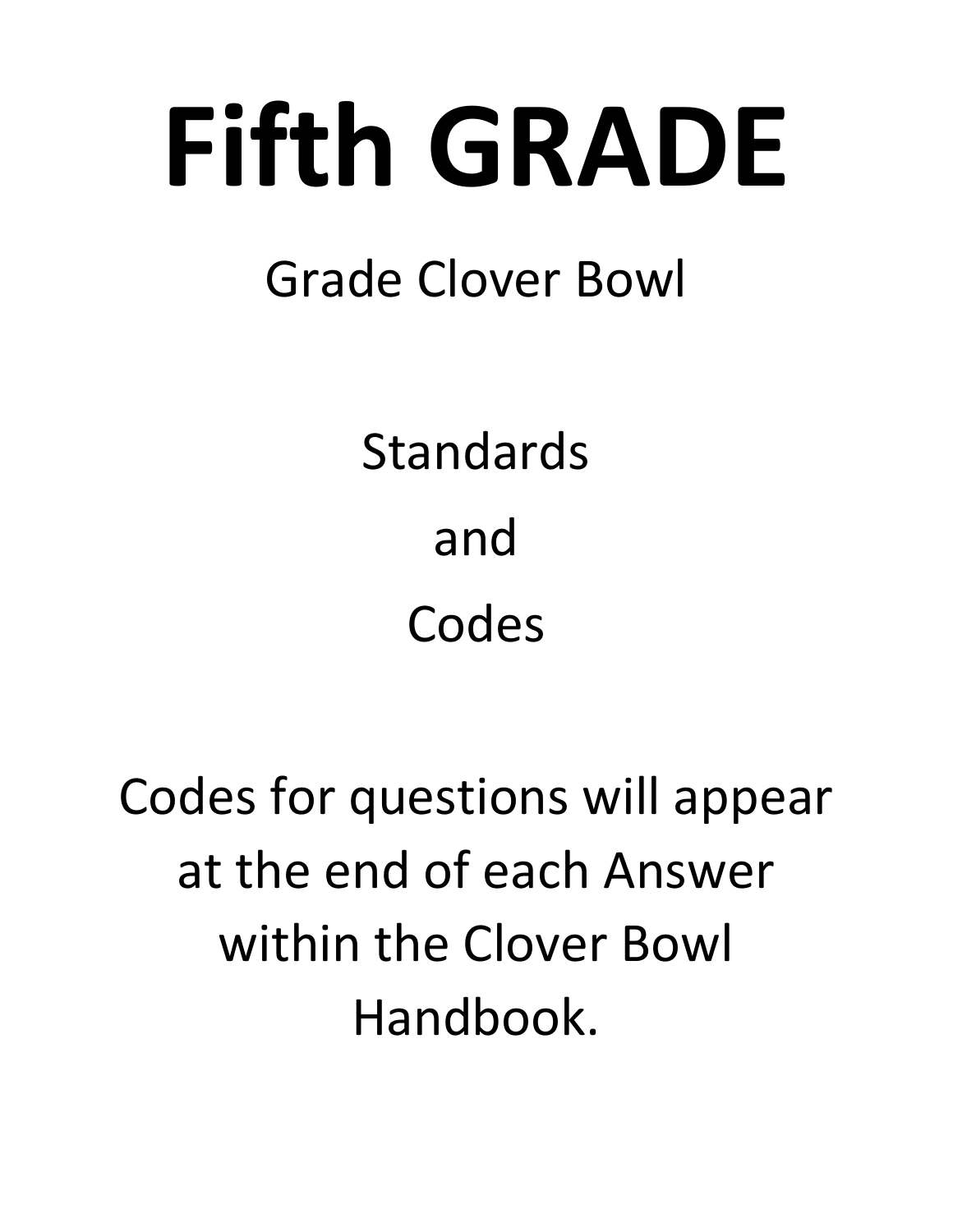# 4‐H Standards and Codes

The 5th grade questions related to 4‐H will be using codes which link those questions back to the life skills and core competencies administered through the Tennessee 4‐H Program



More information concerning the competency areas associated with the Tennessee 4‐H Program can be accessed at:

https://4h.tennessee.edu/Pages/competencies.aspx

| Code | <b>Title</b>    | <b>Life Skills Associated</b><br>with Clover Bowl                          | <b>Competency Areas</b><br>related to Questions        |
|------|-----------------|----------------------------------------------------------------------------|--------------------------------------------------------|
|      |                 | Contest                                                                    |                                                        |
| 4HA  | 4-H Activities  | Achieving Goals,<br>Building Relationships,                                | Personal/Social,<br>Health/Physical                    |
| 4HC  | 4-H Contests    |                                                                            | Cognitive/Creative                                     |
| 4HE  | 4-H Eligibility |                                                                            | Personal/Social,                                       |
| 4HH  | 4-H History     | Communication,<br>Decision Making,                                         | Cognitive/Creative<br>Citizenship/Ethics,              |
| 4HL  | 4-H Leadership  | Leadership,<br><b>Positive Self Esteem</b><br>Responsibility,<br>Teamwork, | Citizenship/Ethics,<br>Vocational,<br>Personal/Social, |
| 4HP  | 4-H Projects    |                                                                            | Cognitive/Creative<br>Health/Physical                  |
| 4HS  | 4-H Symbols     |                                                                            | Cognitive/Creative<br>Citizenship/Ethics,              |

#### 4‐H Code Matrix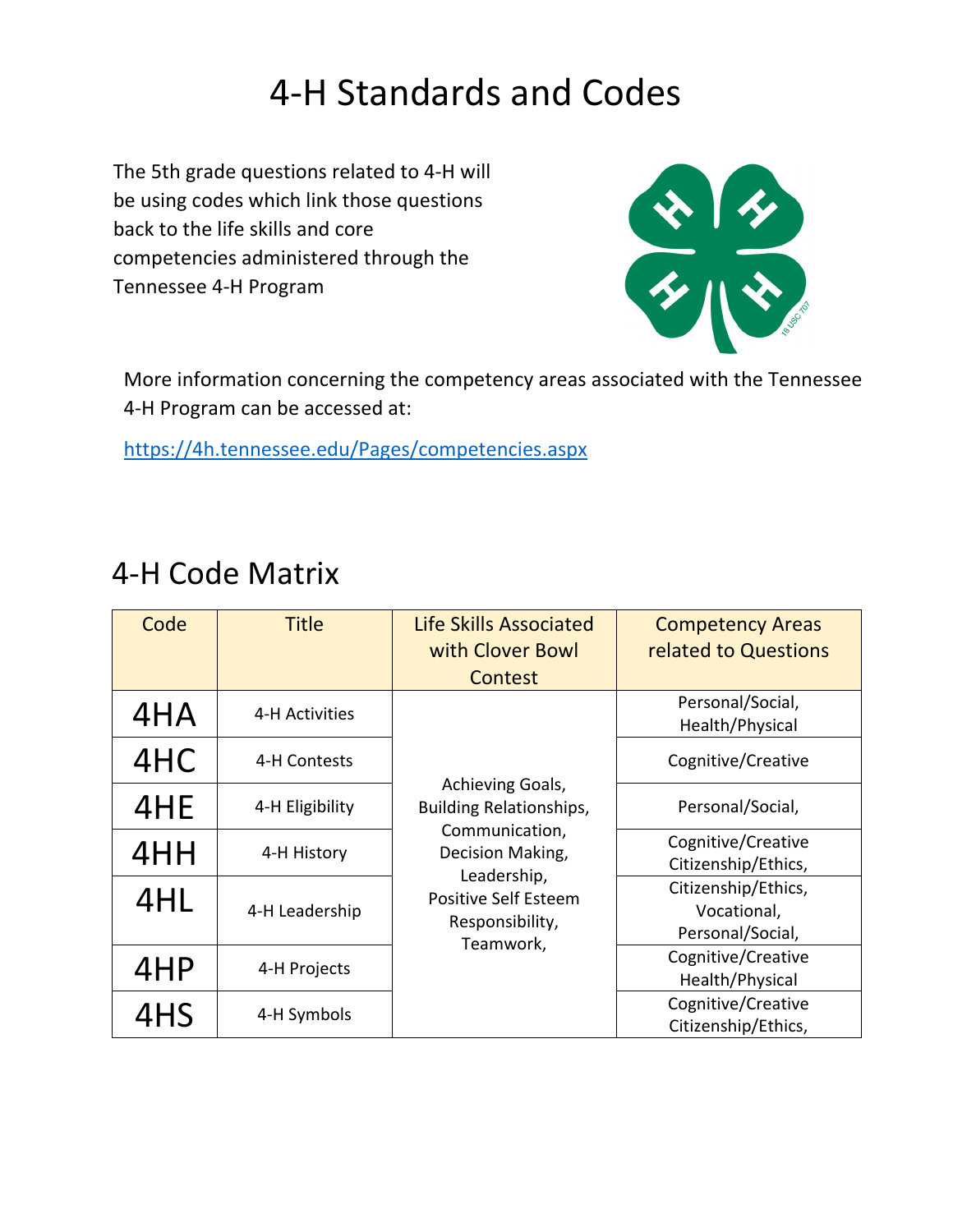# AG Standards and Codes

The 5<sup>th</sup> grade questions related to Agriculture will be using codes based on The National Agricultural Literacy Outcomes. This is a resource utilized by Tennessee Farm Bureau for their Ag. In the Classroom program. It its taught by teachers in middle school classrooms all across Tennessee.



More information concerning Ag in the Classroom including the NALO outcomes can be accessed at the following website:

https://www.agclassroom.org/teacher/matrix/

#### Ag Code Matrix

| Grade | Code      | <b>Theme</b>                                   | <b>Subject Area</b> | <b>Outcome</b>                                                                                                                                                                                |
|-------|-----------|------------------------------------------------|---------------------|-----------------------------------------------------------------------------------------------------------------------------------------------------------------------------------------------|
| 5     | $T1.3-5a$ | Ag and the Environment                         | Science             | Describe similarities and differences between<br>managed and natural systems (e.g., wild forest<br>and tree plantation; natural lake/ocean and fish<br>farm)                                  |
| 5     | T1.3-5e   | Ag and the Environment                         | Science             | Recognize the natural resources used in<br>agricultural practices to produce food, feed,<br>clothing, landscaping plants, and fuel (e.g., soil,<br>water, air, plants, animals, and minerals) |
| 5     | T2.3-5d   | Plants and Animals for<br>Food, Fiber & Energy | Science             | Provide examples of specific ways<br>farmers/ranchers meet the needs of animals                                                                                                               |
| 5     | $T4.3-5a$ | Science, Tech, Engineering<br>& Mathematics    | Science             | Compare simple tools to complex modern<br>machines used in agricultural systems to<br>improve efficiency and reduce labor                                                                     |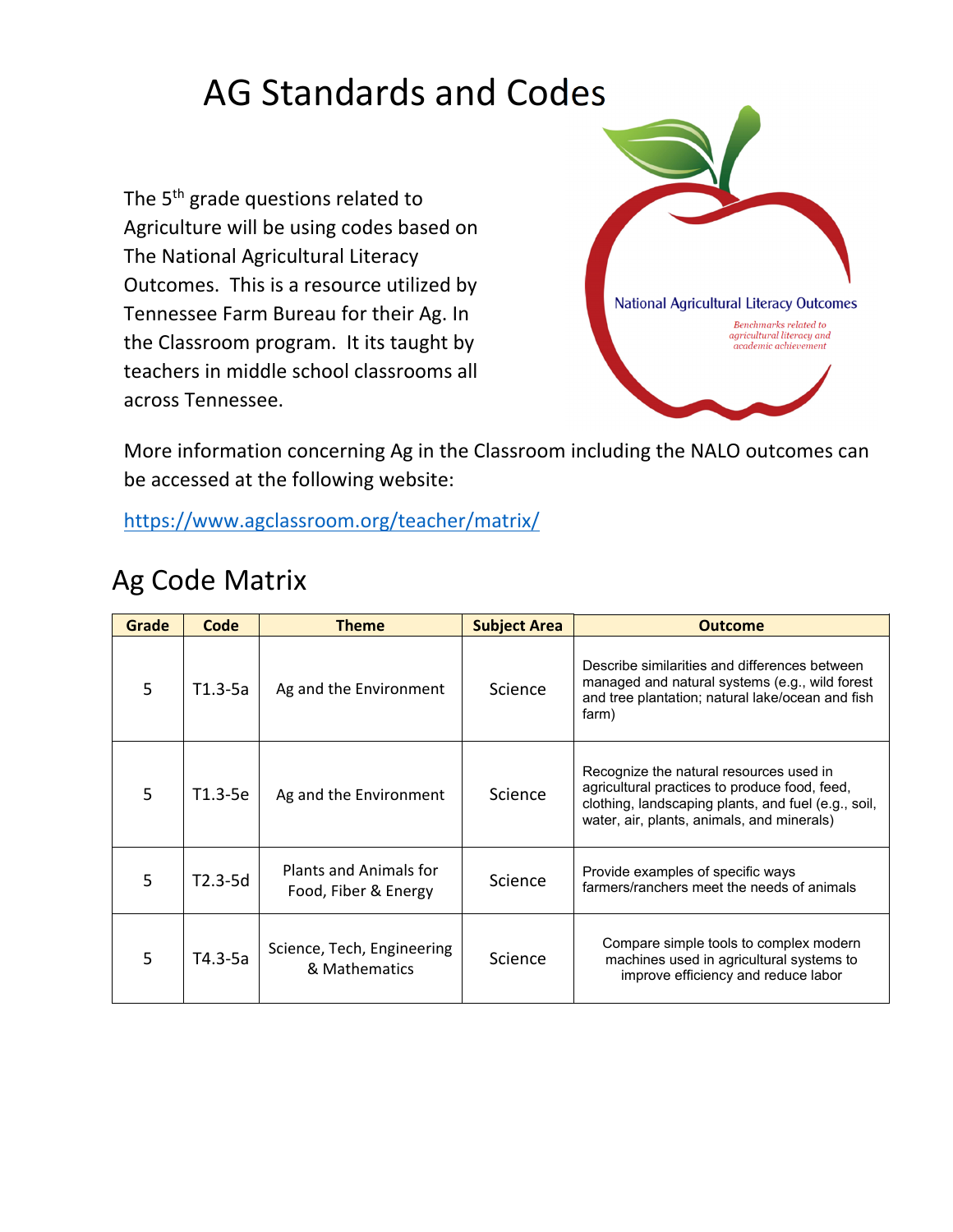| Grade | Code      | <b>Theme</b>                                | <b>Subject Area</b>      | <b>Outcome</b>                                                                                                                                                                                    |
|-------|-----------|---------------------------------------------|--------------------------|---------------------------------------------------------------------------------------------------------------------------------------------------------------------------------------------------|
| 5     | $T4.3-5c$ | Science, Tech, Engineering<br>& Mathematics | Science                  | Identify examples of how the knowledge of<br>inherited traits is applied to farmed plants and<br>animals in order to meet specific objectives (i.e.,<br>increased yields, better nutrition, etc.) |
| 5     | T4.3-5d   | Science, Tech, Engineering<br>& Mathematics | Science                  | Provide examples of science being applied in<br>farming for food, clothing, and shelter products                                                                                                  |
| 5     | $T5.3-5b$ | Culture, Society, Economy<br>& Geography    | Social<br><b>Studies</b> | Discover that there are many jobs in agriculture                                                                                                                                                  |
| 5     | T5.3-5e   | Culture, Society, Economy<br>& Geography    | Social<br><b>Studies</b> | Provide examples of agricultural products<br>available, but not produced in their local area<br>and state                                                                                         |
| 5     | $T5.3-5f$ | Culture, Society, Economy<br>& Geography    | Social<br><b>Studies</b> | Understand the agricultural history of an<br>individual's specific community and/or state                                                                                                         |

# Life Skills Standards and Codes

Life Skill questions in the 5<sup>th</sup> Grade area are referenced back to the five program areas served by the Family and Consumer Science Department of UT Extension.



More information concerning Family and Consumer Science Programing can be accessed at:

https://ag.tennessee.edu/fcs/Pages/default.aspx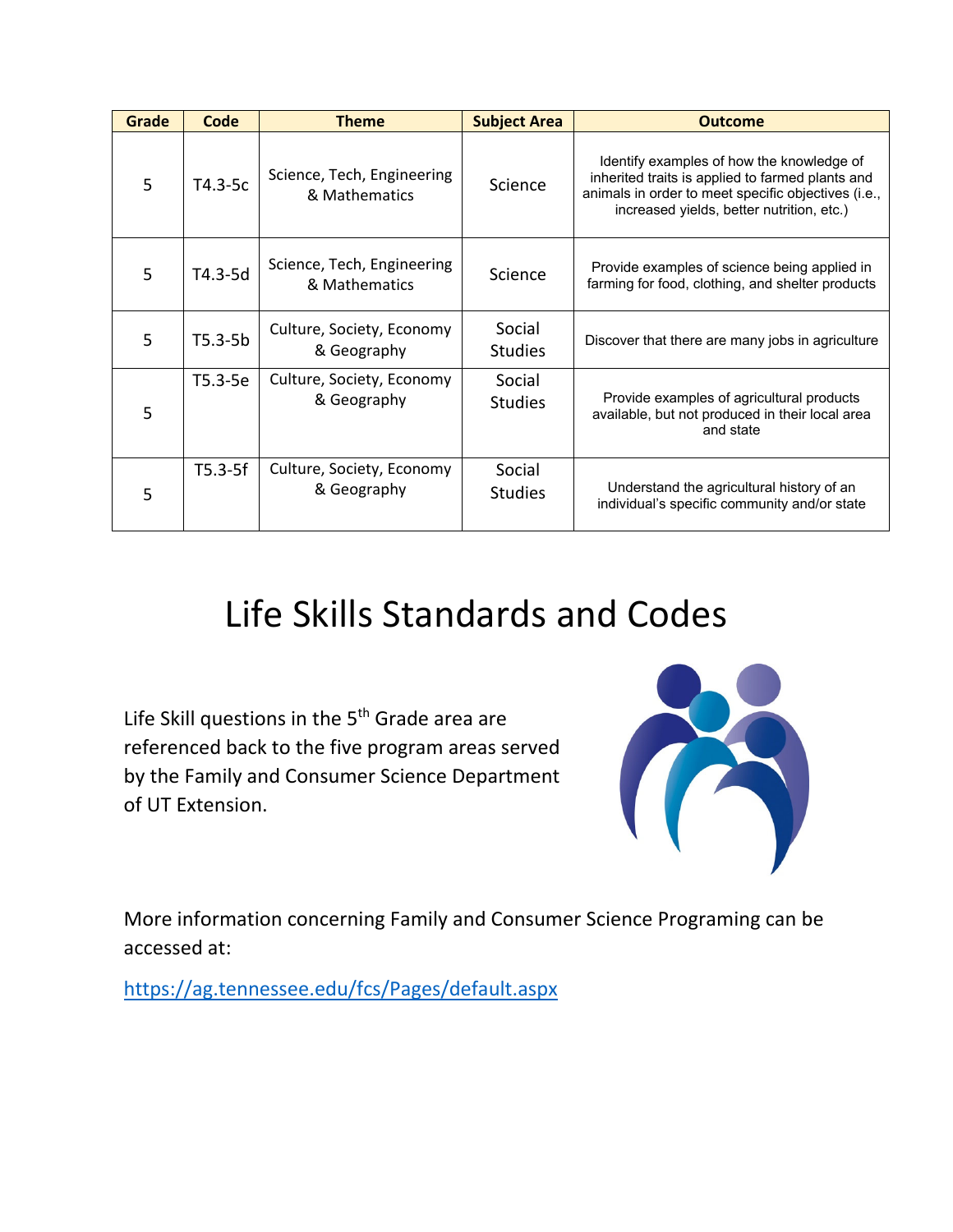#### Life Skills Code Matrix

| Code        | <b>Subject</b>                        | <b>FCS Program Area</b> | <b>Outcome</b>                                                                                                    |
|-------------|---------------------------------------|-------------------------|-------------------------------------------------------------------------------------------------------------------|
| <b>LSCM</b> | Life Skill Currency and<br>Money      | Money                   | To help young people have a greater understanding of<br>money, currency, and personal economics                   |
| <b>LSCS</b> | Life Skill Citizenship<br>and Symbols | Family/Home             | To help young people have a greater understanding of<br>traditions and privileges of a citizen.                   |
| <b>LSED</b> | Life Skill College and<br>Career      | Family/Home             | To help young people have a greater understanding of<br>opportunities associated with continuing their education. |
| LSGM        | Life Skill Geography<br>and Maps      | Family/Home             | To help young people have a greater understanding of<br>their surroundings.                                       |
| <b>LSME</b> | Life Skill Manners and<br>Etiquette   | Family/Home             | To help young people have a greater understanding of<br>good manners and proper etiquette.                        |
| LSMM        | Life Skill Units and<br>Measurement   | Family/Home             | To help young people have a better understand common<br>units of measurement.                                     |

### Tennessee Standards and Codes

All 5<sup>th</sup> grade Tennessee questions relate to the Tennessee Social Studies Academic Standards.



More information concerning these Standards can be found at the State Standard Website:

https://www.tn.gov/content/dam/tn/education/standards/ss/std\_ss\_gr\_5.pdf

#### Tennessee Code Matrix

| Code | <b>Outcome</b>                                                                                                                                                                                                                                                                                                           |
|------|--------------------------------------------------------------------------------------------------------------------------------------------------------------------------------------------------------------------------------------------------------------------------------------------------------------------------|
| 5.6  | Explain with supporting details why Tennessee was divided on the issue of secession and the<br>events that led it to eventually leave the Union to include: state convention vote of 1861, the Free<br>and Independent State of Scott, Hurst Nation, East Tennessee mostly pro-Union and divided<br>families. (H, P, TN) |
| 5.11 | Explain the significance and outcome of the major battles and identify their location on a map or<br>visual representation, including: (G, H, TN)                                                                                                                                                                        |
| 5.15 | Explain the contributions of Tennesseans during the war, including: (H, TN)                                                                                                                                                                                                                                              |
| 5.17 | Explain why Lincoln chose Andrew Johnson as his running mate in the election of 1864. (H, P, TN)                                                                                                                                                                                                                         |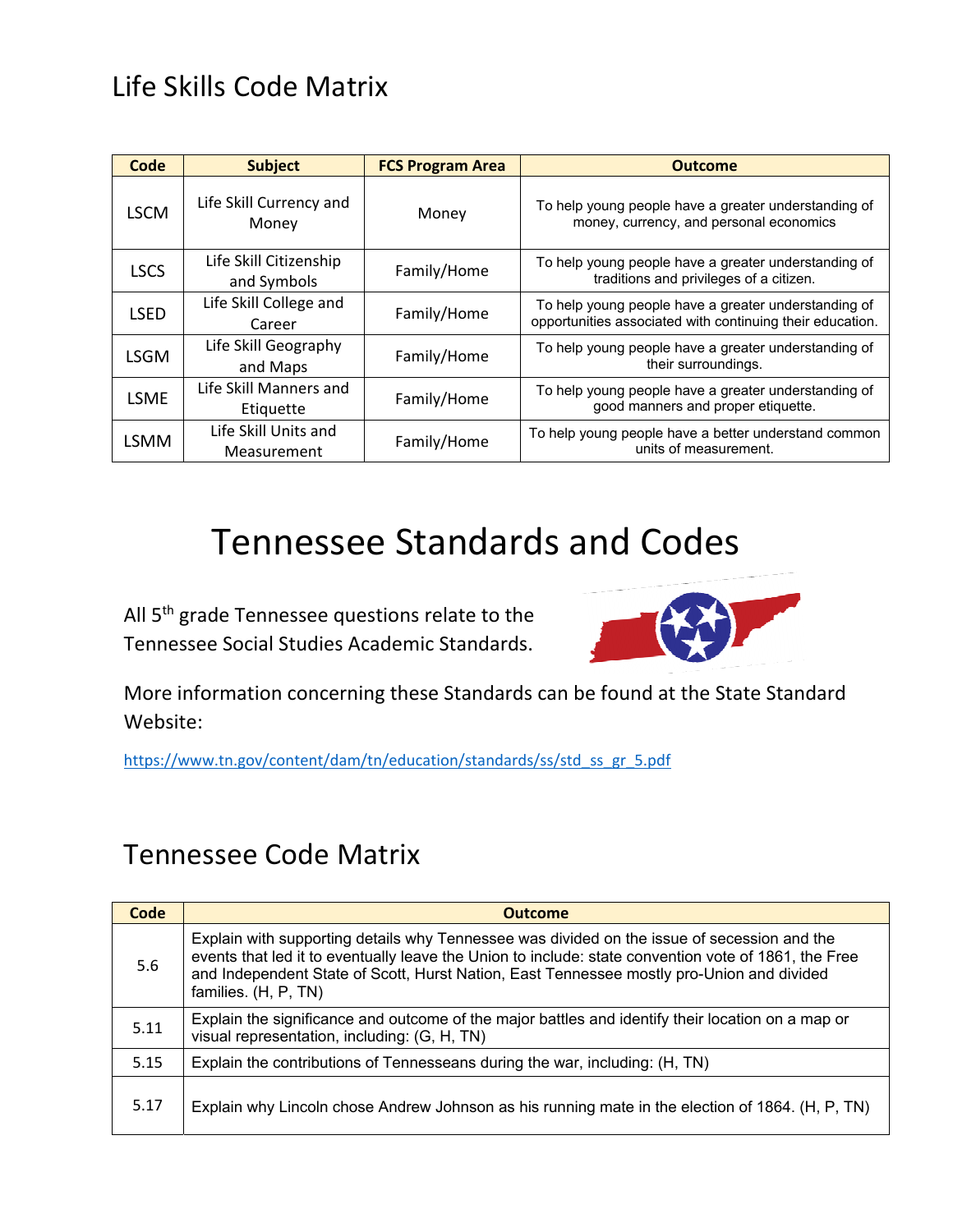| <b>Code</b> | <b>Outcome</b>                                                                                                                                                                                                                                                                                                                            |
|-------------|-------------------------------------------------------------------------------------------------------------------------------------------------------------------------------------------------------------------------------------------------------------------------------------------------------------------------------------------|
| 5.20        | Analyze the goals and accomplishments of the 13th, 14th, and 15th Amendments, Freedmen's<br>Bureau, and Fisk University to help former slaves begin a new life. (C, H, P, TN)                                                                                                                                                             |
| 5.24        | Explain the impact of the Tennessee Constitutional Convention of 1870, including poll taxes,<br>segregation, and funds for public education. (E, P, TN)                                                                                                                                                                                   |
| 5.26        | Describe the impact of yellow fever during the 1870s; why it was particularly deadly in West<br>Tennessee and the election of African Americans to the General Assembly. (G, H, TN)                                                                                                                                                       |
| 5.27        | Explain the need for the South and Tennessee to move toward industry and mechanization after the<br>Civil War and identify examples of the effort, including Coca Cola bottling in Chattanooga, mining on<br>the Cumberland Plateau, coal and iron processing, the growth of urban areas, and the increase in<br>railroads. (G, E, H, TN) |
| 5.37        | Use a graphic organizer to provide information about important business leaders, inventors, and<br>entrepreneurs and the impact they had on American society, including: (C, E, H)                                                                                                                                                        |
| 5.38        | Use multiple media elements to create a presentation describing the 1897 Centennial Exposition,<br>including its purpose, sights, exhibits, and impact on the state. (TN)                                                                                                                                                                 |
| 5.41        | Describe the effects of Jim Crow Laws on the nation and Tennessee and the efforts of Ida B. Wells<br>and Randolph Miller to bring attention to the inequalities of segregation. (C, H, P, TN)                                                                                                                                             |
| 5.44        | Explain the roles of significant people and groups in World War I, including Herbert Hoover, John J.<br>Pershing, doughboys, Lawrence Tyson, and Alvin C. York. (H, TN)                                                                                                                                                                   |
| 5.46        | Evaluate the role of Tennessee as the "Perfect 36" and the work of Anne Dallas Dudley, Harry Burn,<br>and Governor Roberts in the fight for women's suffrage and Josephine Pearson's opposition. (C, P,<br>TN)                                                                                                                            |
| 5.47        | Make connections with the growth of popular culture of the "Roaring Twenties" with the following:<br>$(C,E,TN)$ •                                                                                                                                                                                                                         |
| 5.50        | Use specific textual evidence from primary and secondary source to summarize the success,<br>failures, and challenges of President Roosevelt's New Deal policies, including: (C, E, G, H, TN)                                                                                                                                             |
| 5.53        | Compare and contrast different stories from media, and informational text regarding the bombing of<br>Pearl Harbor and its impact on the United States, including the USS Arizona and USS Tennessee<br>and America's entry in the war. (H, TN)                                                                                            |
| 5.56        | With supporting facts and details provide reasons for rationing, victory gardens, the design of The<br>Rosie the Riveter ideal (Avco jobs for Tennessee women) and the Women Airforce Service Pilots-<br>Cornelia Fort. (C, E, H, TN)                                                                                                     |
| 5.59        | Describe the role of the Manhattan Project and Oak Ridge, Tennessee in ending World War II and<br>the decision to drop the atom bomb on Japan. (H, TN)                                                                                                                                                                                    |
| 5.60        | Explain the purpose of the formation of the United Nations and the role of Cordell Hull. (H, TN)                                                                                                                                                                                                                                          |
| 5.61        | Identify the reasons for the growth of suburbs, home ownership, mass media, Interstate Highway<br>System, and a consumer society after the war. (C, E, G)                                                                                                                                                                                 |
| 5.62        | Examine the meaning and the main events of the "Cold War," including the Space Race, Berlin<br>Wall, arms race, Rosenbergs, and the Cuban Missile Crisis. (C, E, H, P)                                                                                                                                                                    |
| 5.64        | Refer to details and examples about the significance of Tennessee in popular music, including Sun<br>Studios, Stax Records, Elvis Presley, B.B. King, and Memphis, Tennessee. (C, TN)                                                                                                                                                     |
| 5.65        | Analyze the key events and struggles during the Civil Rights Movement, including: (C, E, H, P)                                                                                                                                                                                                                                            |
| 5.69        | Investigate the works of Alex Haley and his influence on American culture. (C, TN)                                                                                                                                                                                                                                                        |
| 5.70        | Analyze the significant events of Reagan's presidency, including: (C, E, H, P)                                                                                                                                                                                                                                                            |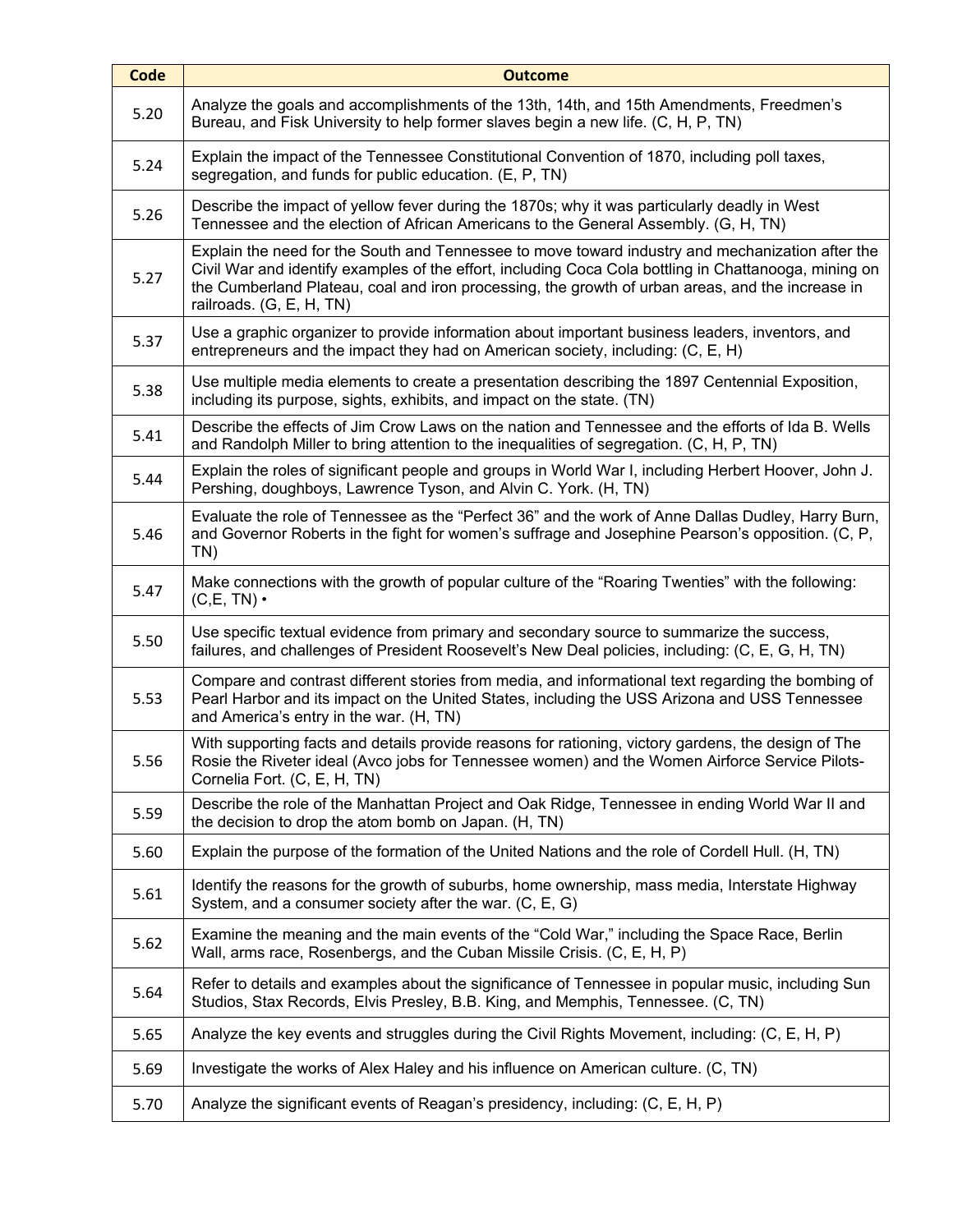## Government Standards and Codes

All 5<sup>th</sup> grade Government questions relate to the Tennessee Social Studies Academic Standards.



More information concerning these Standards can be found at the State Standard Website:

https://www.tn.gov/content/dam/tn/education/standards/ss/std\_ss\_gr\_5.pdf

#### Government Code Matrix

| Code | <b>Outcome</b>                                                                                                                                                                                                                                                                                                                            |
|------|-------------------------------------------------------------------------------------------------------------------------------------------------------------------------------------------------------------------------------------------------------------------------------------------------------------------------------------------|
| 5.20 | Analyze the goals and accomplishments of the 13th, 14th, and 15th Amendments, Freedmen's<br>Bureau, and Fisk University to help former slaves begin a new life. (C, H, P, TN)                                                                                                                                                             |
| 5.24 | Explain the impact of the Tennessee Constitutional Convention of 1870, including poll taxes,<br>segregation, and funds for public education. (E, P, TN)                                                                                                                                                                                   |
| 5.27 | Explain the need for the South and Tennessee to move toward industry and mechanization after the<br>Civil War and identify examples of the effort, including Coca Cola bottling in Chattanooga, mining on<br>the Cumberland Plateau, coal and iron processing, the growth of urban areas, and the increase in<br>railroads. (G, E, H, TN) |
| 5.40 | Analyze the major goals, struggles, and achievements of the Progressive Era, including attacking<br>racial discrimination, child labor, big business, conservation, and alcohol use: (C, E, P)                                                                                                                                            |
| 5.41 | Describe the effects of Jim Crow Laws on the nation and Tennessee and the efforts of Ida B. Wells<br>and Randolph Miller to bring attention to the inequalities of segregation. (C, H, P, TN)                                                                                                                                             |
| 5.50 | Use specific textual evidence from primary and secondary source to summarize the success,<br>failures, and challenges of President Roosevelt's New Deal policies, including: (C, E, G, H, TN)                                                                                                                                             |